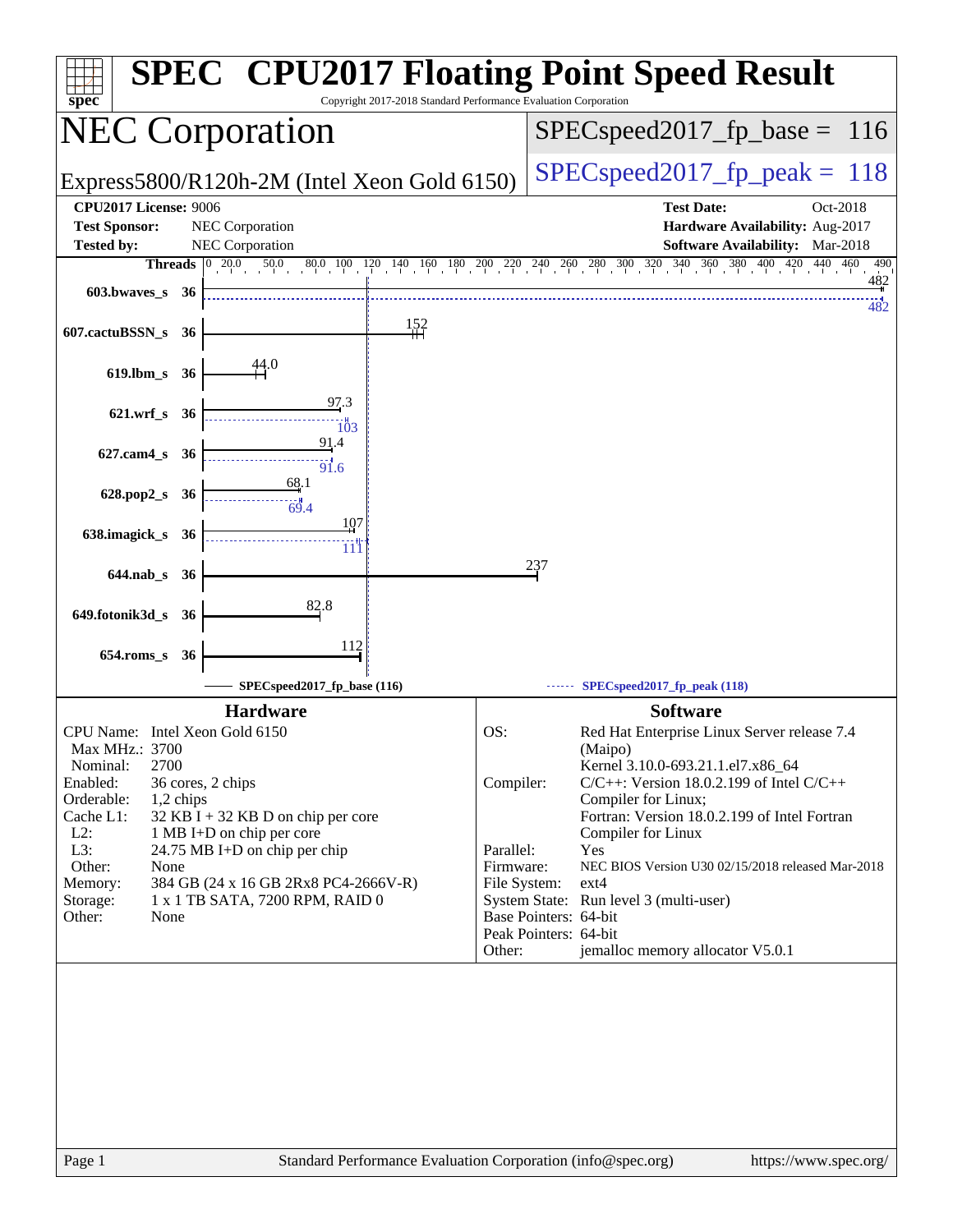

Page 2 Standard Performance Evaluation Corporation [\(info@spec.org\)](mailto:info@spec.org) <https://www.spec.org/>

| <b>Benchmark</b>                                                                                         | <b>Threads</b> | <b>Seconds</b> | Ratio | <b>Seconds</b> | Ratio | <b>Seconds</b> | Ratio | <b>Threads</b> | <b>Seconds</b> | <b>Ratio</b> | <b>Seconds</b> | <b>Ratio</b> | <b>Seconds</b> | <b>Ratio</b> |
|----------------------------------------------------------------------------------------------------------|----------------|----------------|-------|----------------|-------|----------------|-------|----------------|----------------|--------------|----------------|--------------|----------------|--------------|
| $603.bwaves$ s                                                                                           | 36             | 122            | 483   | 122            | 482   | 123            | 481   | 36             | 122            | 482          | 122            | 483          | 122            | 482          |
| 607.cactuBSSN s                                                                                          | 36             | 112            | 149   | 110            | 152   | 107            | 156   | 36             | 112            | 149          | <b>110</b>     | 152          | 107            | 156          |
| $619.1$ bm s                                                                                             | 36             | 140            | 37.4  | 119            | 44.2  | <u> 119</u>    | 44.0  | 36             | 140            | 37.4         | 119            | 44.2         | 119            | 44.0         |
| $621.wrf$ s                                                                                              | 36             | 136            | 97.3  | 137            | 96.7  | 135            | 97.8  | 36             | <u> 129</u>    | <b>103</b>   | 131            | 101          | 129            | 103          |
| $627$ .cam $4$ <sub>s</sub>                                                                              | 36             | 97.1           | 91.2  | 97.0           | 91.4  | 96.9           | 91.5  | 36             | 96.6           | 91.8         | 96.8           | 91.6         | 97.0           | 91.4         |
| $628.pop2_s$                                                                                             | 36             | 173            | 68.7  | 175            | 67.7  | 174            | 68.1  | 36             | 171            | 69.4         | 170            | 69.8         | 174            | 68.3         |
| 638.imagick_s                                                                                            | 36             | 138            | 104   | 135            | 107   | 135            | 107   | 36             | 132            | 109          | 130            | <b>111</b>   | 123            | 117          |
| $644$ .nab_s                                                                                             | 36             | 73.6           | 237   | 73.6           | 237   | 73.7           | 237   | 36             | 73.6           | 237          | 73.6           | 237          | 73.7           | 237          |
| 649.fotonik3d s                                                                                          | 36             | 110            | 82.8  | 110            | 82.8  | 110            | 83.2  | 36             | <b>110</b>     | 82.8         | 110            | 82.8         | 110            | 83.2         |
| $654$ .roms s                                                                                            | 36             | <u> 141</u>    | 112   | 141            | 112   | 142            | 111   | 36             | <u>141</u>     | <u>112</u>   | 141            | 112          | 142            | 111          |
| $SPECspeed2017$ fp base =<br>116                                                                         |                |                |       |                |       |                |       |                |                |              |                |              |                |              |
| SPECspeed 2017 fp peak $=$<br>118                                                                        |                |                |       |                |       |                |       |                |                |              |                |              |                |              |
| Results appear in the order in which they were run. Bold underlined text indicates a median measurement. |                |                |       |                |       |                |       |                |                |              |                |              |                |              |

## **[Operating System Notes](http://www.spec.org/auto/cpu2017/Docs/result-fields.html#OperatingSystemNotes)**

Stack size set to unlimited using "ulimit -s unlimited"

### **[General Notes](http://www.spec.org/auto/cpu2017/Docs/result-fields.html#GeneralNotes)**

Environment variables set by runcpu before the start of the run: KMP\_AFFINITY = "granularity=fine,compact" LD\_LIBRARY\_PATH = "/home/cpu2017/lib/ia32:/home/cpu2017/lib/intel64:/home/cpu2017/je5.0.1-32:/home/cpu2017/je5.0.1-64" OMP\_STACKSIZE = "192M"

 Binaries compiled on a system with 1x Intel Core i7-6700K CPU + 32GB RAM memory using Redhat Enterprise Linux 7.5 Transparent Huge Pages enabled by default Prior to runcpu invocation Filesystem page cache synced and cleared with: sync; echo 3 > /proc/sys/vm/drop\_caches

 Yes: The test sponsor attests, as of date of publication, that CVE-2017-5754 (Meltdown) is mitigated in the system as tested and documented. Yes: The test sponsor attests, as of date of publication, that CVE-2017-5753 (Spectre variant 1) is mitigated in the system as tested and documented. Yes: The test sponsor attests, as of date of publication, that CVE-2017-5715 (Spectre variant 2) is mitigated in the system as tested and documented.

 jemalloc, a general purpose malloc implementation built with the RedHat Enterprise 7.5, and the system compiler gcc 4.8.5 sources available from jemalloc.net or <https://github.com/jemalloc/jemalloc/releases>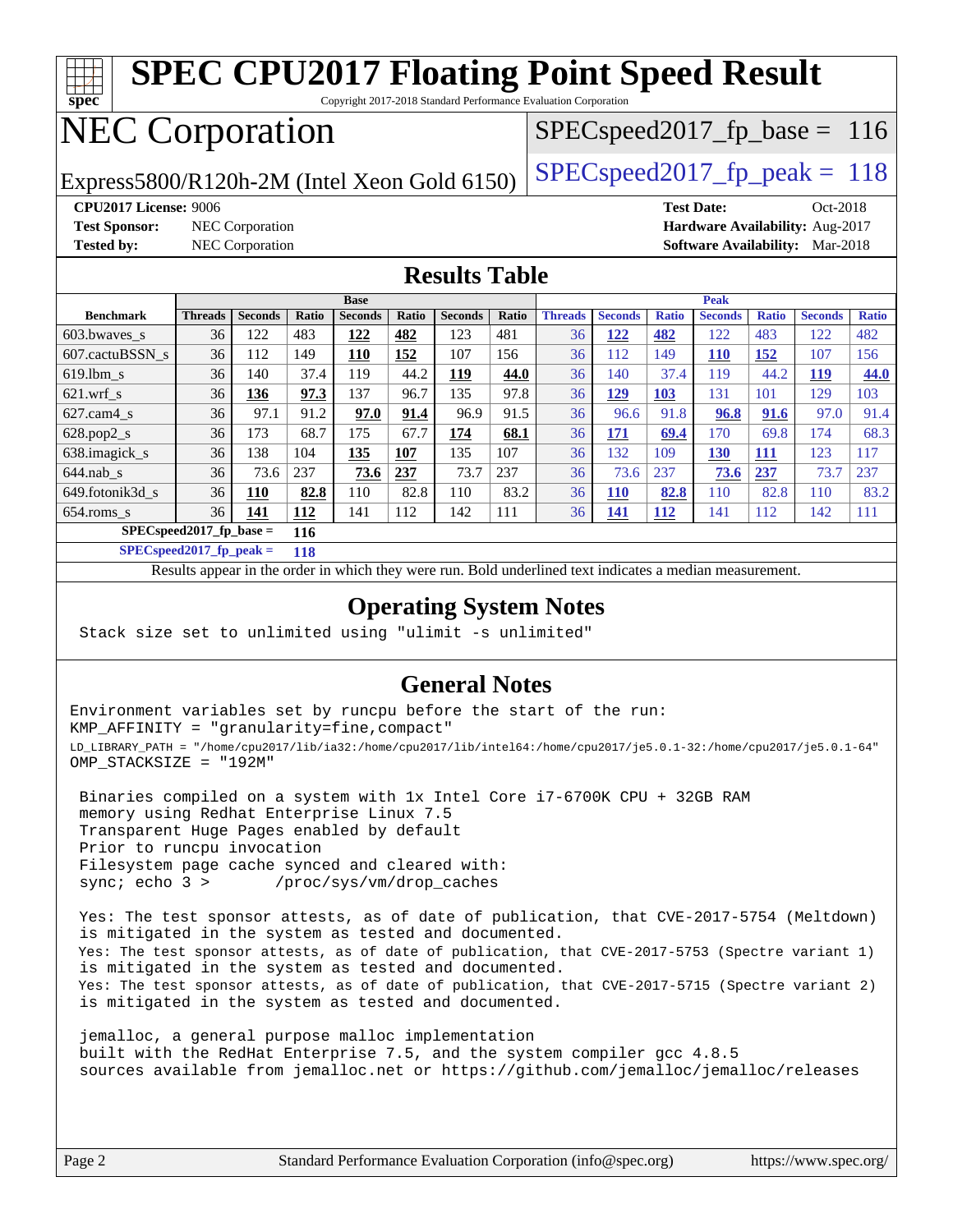| $spec*$                                                                                                                                                                                                                                                                                                                                                                                                                                                                                                                                                                                                                                                                                                                                                                                                                                                                                                                                                                                                                                                                                                                                                                                                      | Copyright 2017-2018 Standard Performance Evaluation Corporation                                                                                            | <b>SPEC CPU2017 Floating Point Speed Result</b>                                                                                                                                                                                                                                                                                                   |                       |  |  |  |  |  |
|--------------------------------------------------------------------------------------------------------------------------------------------------------------------------------------------------------------------------------------------------------------------------------------------------------------------------------------------------------------------------------------------------------------------------------------------------------------------------------------------------------------------------------------------------------------------------------------------------------------------------------------------------------------------------------------------------------------------------------------------------------------------------------------------------------------------------------------------------------------------------------------------------------------------------------------------------------------------------------------------------------------------------------------------------------------------------------------------------------------------------------------------------------------------------------------------------------------|------------------------------------------------------------------------------------------------------------------------------------------------------------|---------------------------------------------------------------------------------------------------------------------------------------------------------------------------------------------------------------------------------------------------------------------------------------------------------------------------------------------------|-----------------------|--|--|--|--|--|
| <b>NEC Corporation</b>                                                                                                                                                                                                                                                                                                                                                                                                                                                                                                                                                                                                                                                                                                                                                                                                                                                                                                                                                                                                                                                                                                                                                                                       |                                                                                                                                                            | $SPEC speed2017_fp\_base = 116$                                                                                                                                                                                                                                                                                                                   |                       |  |  |  |  |  |
| Express5800/R120h-2M (Intel Xeon Gold 6150)                                                                                                                                                                                                                                                                                                                                                                                                                                                                                                                                                                                                                                                                                                                                                                                                                                                                                                                                                                                                                                                                                                                                                                  |                                                                                                                                                            | $SPEC speed2017_fp\_peak = 118$                                                                                                                                                                                                                                                                                                                   |                       |  |  |  |  |  |
| <b>CPU2017 License: 9006</b><br><b>Test Sponsor:</b><br>NEC Corporation<br><b>Tested by:</b><br>NEC Corporation                                                                                                                                                                                                                                                                                                                                                                                                                                                                                                                                                                                                                                                                                                                                                                                                                                                                                                                                                                                                                                                                                              |                                                                                                                                                            | <b>Test Date:</b><br>Hardware Availability: Aug-2017<br>Software Availability: Mar-2018                                                                                                                                                                                                                                                           | Oct-2018              |  |  |  |  |  |
| <b>Platform Notes</b>                                                                                                                                                                                                                                                                                                                                                                                                                                                                                                                                                                                                                                                                                                                                                                                                                                                                                                                                                                                                                                                                                                                                                                                        |                                                                                                                                                            |                                                                                                                                                                                                                                                                                                                                                   |                       |  |  |  |  |  |
| BIOS Settings:<br>Thermal Configuration: Maximum Cooling<br>Workload Profile: General Peak Frequency Compute<br>Intel Hyper-Threading: Disabled<br>Memory Patrol Scrubbing: Disabled<br>Energy/Performance Bias: Maximum Performance<br>LLC Dead Line Allocation: Disabled<br>Workload Profile: Custom<br>NUMA Group Size Optimization: Flat<br>Adjacent Sector Prefetch: Disabled<br>DCU Stream Prefetcher: Disabled<br>Sysinfo program /home/cpu2017/bin/sysinfo<br>Rev: r5974 of 2018-05-19 9bcde8f2999c33d61f64985e45859ea9<br>running on r120h2m Sun Oct 21 17:23:44 2018<br>SUT (System Under Test) info as seen by some common utilities.<br>For more information on this section, see<br>https://www.spec.org/cpu2017/Docs/config.html#sysinfo<br>From /proc/cpuinfo<br>model name : Intel(R) Xeon(R) Gold 6150 CPU @ 2.70GHz<br>"physical id"s (chips)<br>2<br>36 "processors"<br>$cpu$ cores : 18<br>siblings : 18<br>From 1scpu:<br>Architecture:<br>$CPU$ op-mode(s):<br>Byte Order:<br>CPU(s):<br>On-line CPU(s) list:<br>Thread(s) per core:<br>Core(s) per socket:<br>Socket(s):<br>NUMA node(s):<br>Vendor ID:<br>CPU family:<br>Model:<br>Model name:<br>Stepping:<br>CPU MHz:<br>BogoMIPS: | x86 64<br>$32$ -bit, $64$ -bit<br>Little Endian<br>36<br>$0 - 35$<br>1<br>18<br>2<br>$\overline{2}$<br>GenuineIntel<br>6<br>85<br>4<br>2700.000<br>5400.00 | cores, siblings (Caution: counting these is hw and system dependent. The following<br>excerpts from /proc/cpuinfo might not be reliable. Use with caution.)<br>physical 0: cores 0 1 2 3 4 8 9 10 11 16 17 18 19 20 24 25 26 27<br>physical 1: cores 0 1 2 3 4 8 9 10 11 16 17 18 19 20 24 25 26 27<br>$Intel(R) Xeon(R) Gold 6150 CPU @ 2.70GHz$ |                       |  |  |  |  |  |
|                                                                                                                                                                                                                                                                                                                                                                                                                                                                                                                                                                                                                                                                                                                                                                                                                                                                                                                                                                                                                                                                                                                                                                                                              | (Continued on next page)                                                                                                                                   |                                                                                                                                                                                                                                                                                                                                                   |                       |  |  |  |  |  |
| Page 3                                                                                                                                                                                                                                                                                                                                                                                                                                                                                                                                                                                                                                                                                                                                                                                                                                                                                                                                                                                                                                                                                                                                                                                                       | Standard Performance Evaluation Corporation (info@spec.org)                                                                                                |                                                                                                                                                                                                                                                                                                                                                   | https://www.spec.org/ |  |  |  |  |  |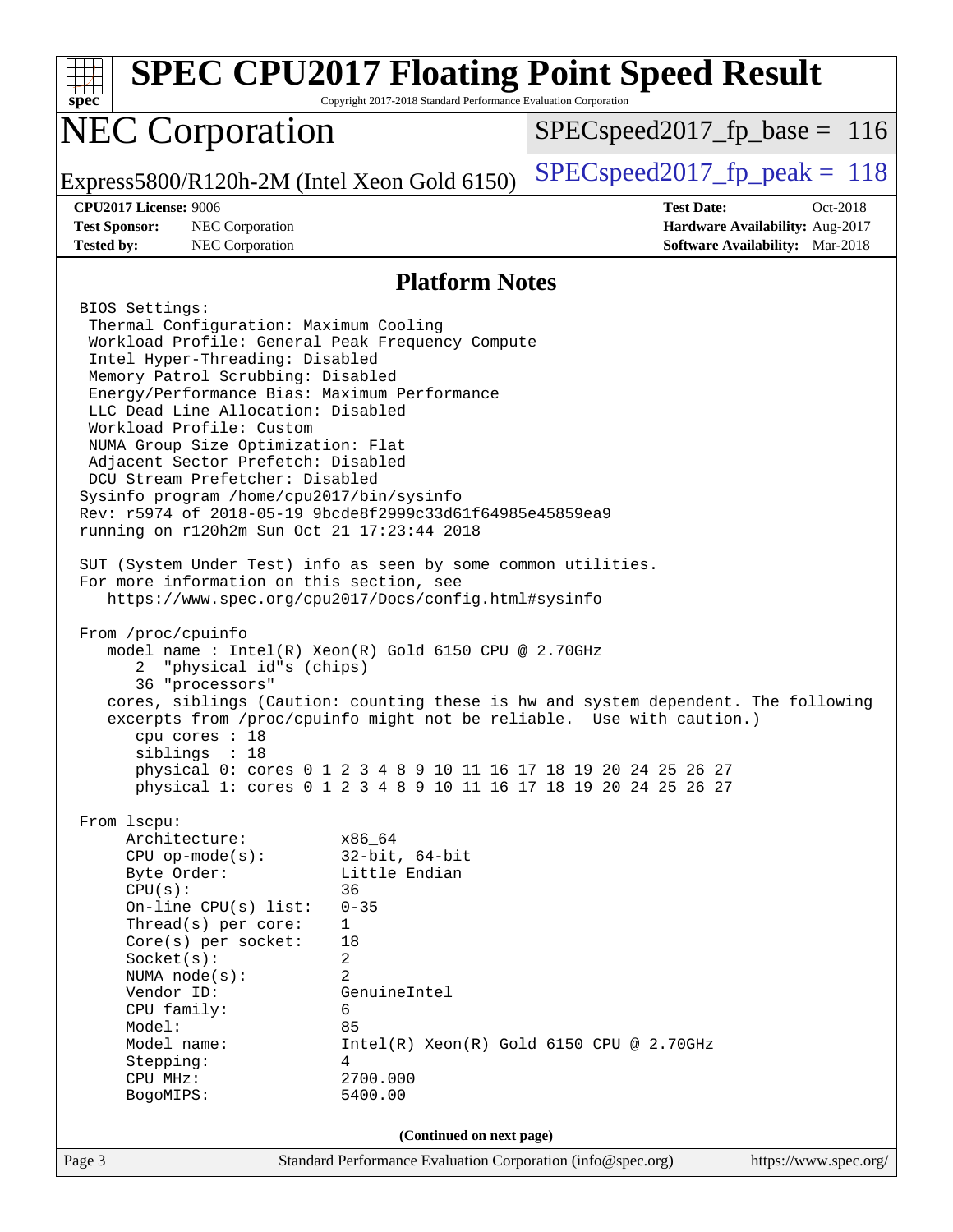Page 4 Standard Performance Evaluation Corporation [\(info@spec.org\)](mailto:info@spec.org) <https://www.spec.org/> **[spec](http://www.spec.org/) [SPEC CPU2017 Floating Point Speed Result](http://www.spec.org/auto/cpu2017/Docs/result-fields.html#SPECCPU2017FloatingPointSpeedResult)** Copyright 2017-2018 Standard Performance Evaluation Corporation NEC Corporation Express5800/R120h-2M (Intel Xeon Gold 6150) [SPECspeed2017\\_fp\\_peak =](http://www.spec.org/auto/cpu2017/Docs/result-fields.html#SPECspeed2017fppeak)  $118$ SPECspeed2017 fp base =  $116$ **[CPU2017 License:](http://www.spec.org/auto/cpu2017/Docs/result-fields.html#CPU2017License)** 9006 **[Test Date:](http://www.spec.org/auto/cpu2017/Docs/result-fields.html#TestDate)** Oct-2018 **[Test Sponsor:](http://www.spec.org/auto/cpu2017/Docs/result-fields.html#TestSponsor)** NEC Corporation **[Hardware Availability:](http://www.spec.org/auto/cpu2017/Docs/result-fields.html#HardwareAvailability)** Aug-2017 **[Tested by:](http://www.spec.org/auto/cpu2017/Docs/result-fields.html#Testedby)** NEC Corporation **[Software Availability:](http://www.spec.org/auto/cpu2017/Docs/result-fields.html#SoftwareAvailability)** Mar-2018 **[Platform Notes \(Continued\)](http://www.spec.org/auto/cpu2017/Docs/result-fields.html#PlatformNotes)** Virtualization: VT-x L1d cache: 32K L1i cache: 32K L2 cache: 1024K L3 cache:  $25344K$ <br>NUMA node0 CPU(s):  $0-17$ NUMA  $node0$   $CPU(s):$  NUMA node1 CPU(s): 18-35 Flags: fpu vme de pse tsc msr pae mce cx8 apic sep mtrr pge mca cmov pat pse36 clflush dts acpi mmx fxsr sse sse2 ss ht tm pbe syscall nx pdpe1gb rdtscp lm constant\_tsc art arch\_perfmon pebs bts rep\_good nopl xtopology nonstop\_tsc aperfmperf eagerfpu pni pclmulqdq dtes64 monitor ds\_cpl vmx smx est tm2 ssse3 fma cx16 xtpr pdcm pcid dca sse4\_1 sse4\_2 x2apic movbe popcnt tsc\_deadline\_timer aes xsave avx f16c rdrand lahf\_lm abm 3dnowprefetch epb cat\_l3 cdp\_l3 invpcid\_single intel\_pt spec\_ctrl ibpb\_support tpr\_shadow vnmi flexpriority ept vpid fsgsbase tsc\_adjust bmi1 hle avx2 smep bmi2 erms invpcid rtm cqm mpx rdt\_a avx512f avx512dq rdseed adx smap clflushopt clwb avx512cd avx512bw avx512vl xsaveopt xsavec xgetbv1 cqm\_llc cqm\_occup\_llc cqm\_mbm\_total cqm\_mbm\_local dtherm ida arat pln pts /proc/cpuinfo cache data cache size : 25344 KB From numactl --hardware WARNING: a numactl 'node' might or might not correspond to a physical chip. available: 2 nodes (0-1) node 0 cpus: 0 1 2 3 4 5 6 7 8 9 10 11 12 13 14 15 16 17 node 0 size: 196267 MB node 0 free: 191634 MB node 1 cpus: 18 19 20 21 22 23 24 25 26 27 28 29 30 31 32 33 34 35 node 1 size: 196607 MB node 1 free: 192148 MB node distances: node 0 1 0: 10 21 1: 21 10 From /proc/meminfo MemTotal: 395928312 kB HugePages\_Total: 0 Hugepagesize: 2048 kB From /etc/\*release\* /etc/\*version\* os-release: NAME="Red Hat Enterprise Linux Server" VERSION="7.4 (Maipo)" ID="rhel" ID\_LIKE="fedora" VARIANT="Server" **(Continued on next page)**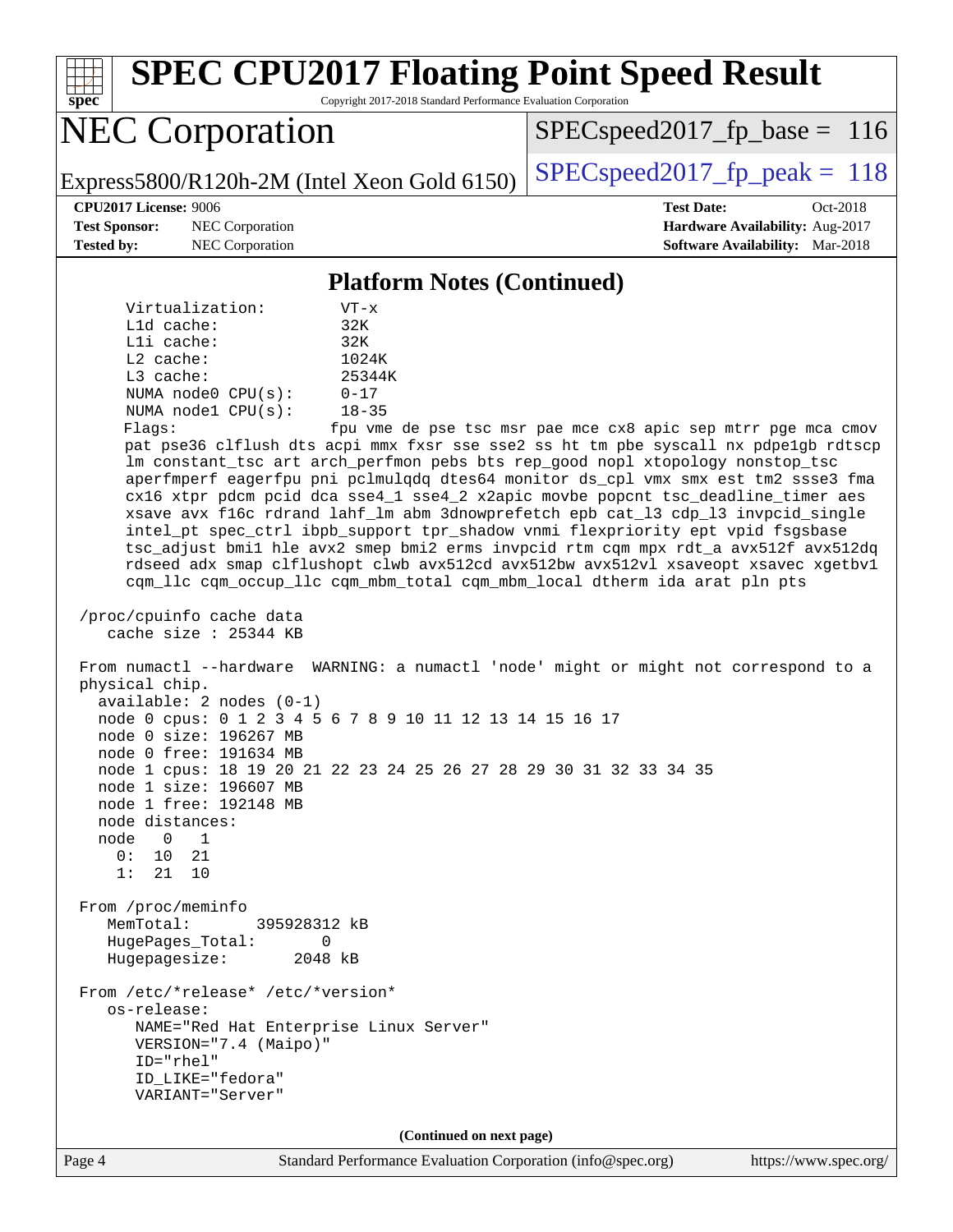Page 5 Standard Performance Evaluation Corporation [\(info@spec.org\)](mailto:info@spec.org) <https://www.spec.org/> **[spec](http://www.spec.org/) [SPEC CPU2017 Floating Point Speed Result](http://www.spec.org/auto/cpu2017/Docs/result-fields.html#SPECCPU2017FloatingPointSpeedResult)** Copyright 2017-2018 Standard Performance Evaluation Corporation NEC Corporation Express5800/R120h-2M (Intel Xeon Gold 6150)  $\left|$  [SPECspeed2017\\_fp\\_peak =](http://www.spec.org/auto/cpu2017/Docs/result-fields.html#SPECspeed2017fppeak) 118 SPECspeed2017 fp base =  $116$ **[CPU2017 License:](http://www.spec.org/auto/cpu2017/Docs/result-fields.html#CPU2017License)** 9006 **[Test Date:](http://www.spec.org/auto/cpu2017/Docs/result-fields.html#TestDate)** Oct-2018 **[Test Sponsor:](http://www.spec.org/auto/cpu2017/Docs/result-fields.html#TestSponsor)** NEC Corporation **[Hardware Availability:](http://www.spec.org/auto/cpu2017/Docs/result-fields.html#HardwareAvailability)** Aug-2017 **[Tested by:](http://www.spec.org/auto/cpu2017/Docs/result-fields.html#Testedby)** NEC Corporation **[Software Availability:](http://www.spec.org/auto/cpu2017/Docs/result-fields.html#SoftwareAvailability)** Mar-2018 **[Platform Notes \(Continued\)](http://www.spec.org/auto/cpu2017/Docs/result-fields.html#PlatformNotes)** VARIANT\_ID="server" VERSION\_ID="7.4" PRETTY\_NAME="Red Hat Enterprise Linux Server 7.4 (Maipo)" redhat-release: Red Hat Enterprise Linux Server release 7.4 (Maipo) system-release: Red Hat Enterprise Linux Server release 7.4 (Maipo) system-release-cpe: cpe:/o:redhat:enterprise\_linux:7.4:ga:server uname -a: Linux r120h2m 3.10.0-693.21.1.el7.x86\_64 #1 SMP Fri Feb 23 18:54:16 UTC 2018 x86\_64 x86\_64 x86\_64 GNU/Linux Kernel self-reported vulnerability status: CVE-2017-5754 (Meltdown): Mitigation: PTI CVE-2017-5753 (Spectre variant 1): Mitigation: Load fences CVE-2017-5715 (Spectre variant 2): Mitigation: IBRS (kernel) run-level 3 Oct 21 17:18 SPEC is set to: /home/cpu2017 Filesystem Type Size Used Avail Use% Mounted on /dev/sda3 ext4 909G 568G 295G 66% / Additional information from dmidecode follows. WARNING: Use caution when you interpret this section. The 'dmidecode' program reads system data which is "intended to allow hardware to be accurately determined", but the intent may not be met, as there are frequent changes to hardware, firmware, and the "DMTF SMBIOS" standard. BIOS NEC U30 02/15/2018 Memory: 24x UNKNOWN NOT AVAILABLE 16 GB 2 rank 2666 (End of data from sysinfo program) **[Compiler Version Notes](http://www.spec.org/auto/cpu2017/Docs/result-fields.html#CompilerVersionNotes)** ============================================================================== CC 619.1bm s(base) 638.imagick s(base, peak) 644.nab s(base, peak) ----------------------------------------------------------------------------- icc (ICC) 18.0.2 20180210 Copyright (C) 1985-2018 Intel Corporation. All rights reserved. ------------------------------------------------------------------------------ ============================================================================== CC 619.lbm\_s(peak) ----------------------------------------------------------------------------- icc (ICC) 18.0.2 20180210 **(Continued on next page)**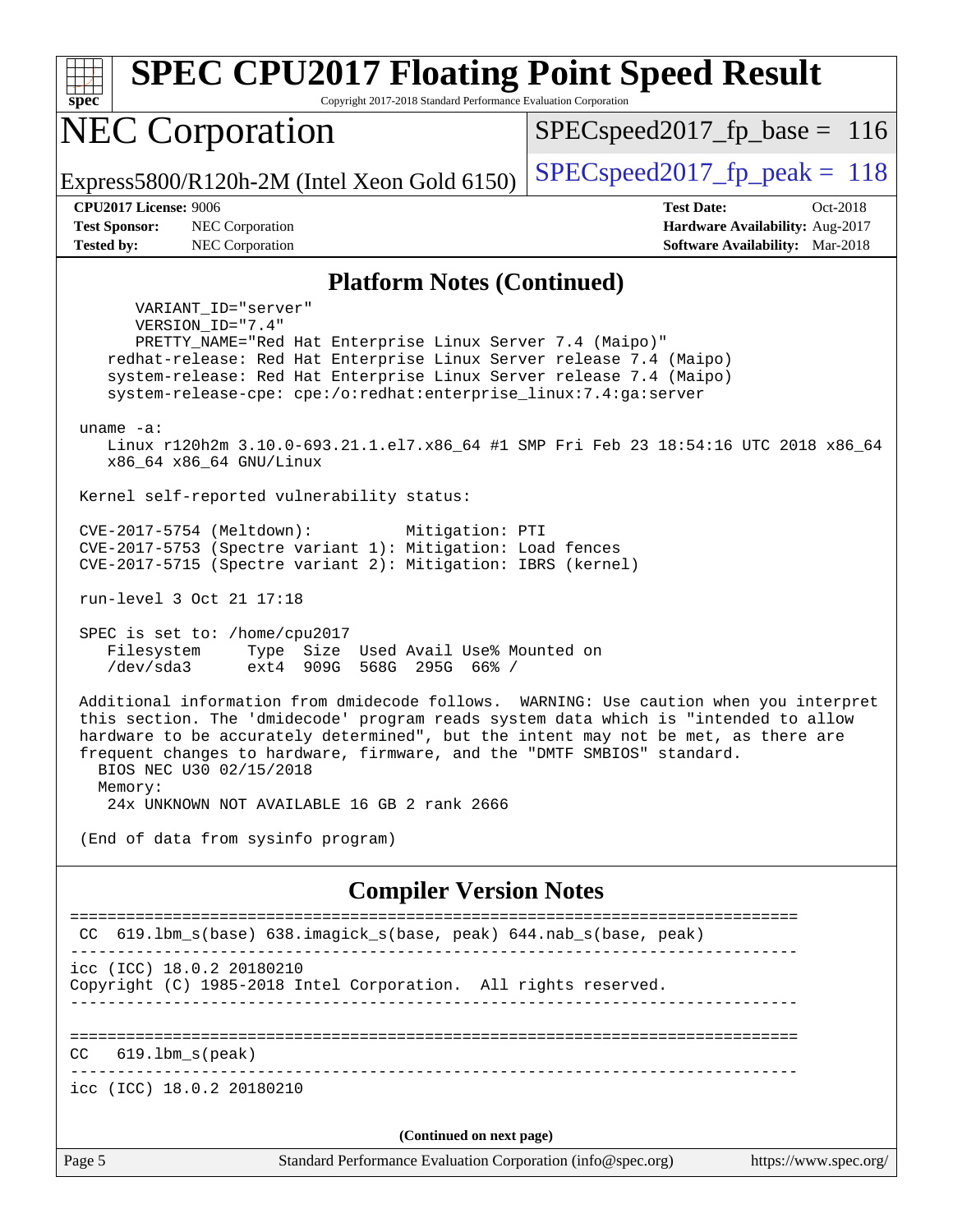| SI<br>ne<br>Ľ |  |  |  |  |  |
|---------------|--|--|--|--|--|

Copyright 2017-2018 Standard Performance Evaluation Corporation

## NEC Corporation

[SPECspeed2017\\_fp\\_base =](http://www.spec.org/auto/cpu2017/Docs/result-fields.html#SPECspeed2017fpbase) 116

Express5800/R120h-2M (Intel Xeon Gold 6150)  $\left|$  [SPECspeed2017\\_fp\\_peak =](http://www.spec.org/auto/cpu2017/Docs/result-fields.html#SPECspeed2017fppeak) 118

**[CPU2017 License:](http://www.spec.org/auto/cpu2017/Docs/result-fields.html#CPU2017License)** 9006 **[Test Date:](http://www.spec.org/auto/cpu2017/Docs/result-fields.html#TestDate)** Oct-2018 **[Test Sponsor:](http://www.spec.org/auto/cpu2017/Docs/result-fields.html#TestSponsor)** NEC Corporation **[Hardware Availability:](http://www.spec.org/auto/cpu2017/Docs/result-fields.html#HardwareAvailability)** Aug-2017 **[Tested by:](http://www.spec.org/auto/cpu2017/Docs/result-fields.html#Testedby)** NEC Corporation **[Software Availability:](http://www.spec.org/auto/cpu2017/Docs/result-fields.html#SoftwareAvailability)** Mar-2018

### **[Compiler Version Notes \(Continued\)](http://www.spec.org/auto/cpu2017/Docs/result-fields.html#CompilerVersionNotes)**

| Copyright (C) 1985-2018 Intel Corporation. All rights reserved.                                       |                      |
|-------------------------------------------------------------------------------------------------------|----------------------|
|                                                                                                       |                      |
| 607.cactuBSSN_s(base, peak)<br>FC                                                                     |                      |
|                                                                                                       |                      |
| icpc (ICC) 18.0.2 20180210<br>Copyright (C) 1985-2018 Intel Corporation.<br>icc (ICC) 18.0.2 20180210 | All rights reserved. |
| Copyright (C) 1985-2018 Intel Corporation.<br>ifort (IFORT) 18.0.2 20180210                           | All rights reserved. |
| Copyright (C) 1985-2018 Intel Corporation.                                                            | All rights reserved. |
|                                                                                                       |                      |
| 603.bwaves_s(base) 649.fotonik3d_s(base) 654.roms_s(base, peak)<br>FC                                 |                      |
| ifort (IFORT) 18.0.2 20180210<br>Copyright (C) 1985-2018 Intel Corporation. All rights reserved.      |                      |
|                                                                                                       |                      |
| 603.bwaves_s(peak) 649.fotonik3d_s(peak)<br>FC                                                        |                      |
| ifort (IFORT) 18.0.2 20180210                                                                         |                      |
| Copyright (C) 1985-2018 Intel Corporation. All rights reserved.                                       |                      |
|                                                                                                       |                      |
| CC 621.wrf_s(base) 627.cam4_s(base, peak) 628.pop2_s(base)                                            |                      |
| ifort (IFORT) 18.0.2 20180210                                                                         |                      |
| Copyright (C) 1985-2018 Intel Corporation.<br>icc (ICC) 18.0.2 20180210                               | All rights reserved. |
| Copyright (C) 1985-2018 Intel Corporation. All rights reserved.                                       |                      |
|                                                                                                       |                      |
| 621.wrf_s(peak) 628.pop2_s(peak)<br>CC.                                                               |                      |
| ifort (IFORT) 18.0.2 20180210                                                                         |                      |
| Copyright (C) 1985-2018 Intel Corporation. All rights reserved.<br>icc (ICC) 18.0.2 20180210          |                      |
| Copyright (C) 1985-2018 Intel Corporation. All rights reserved.                                       |                      |
|                                                                                                       |                      |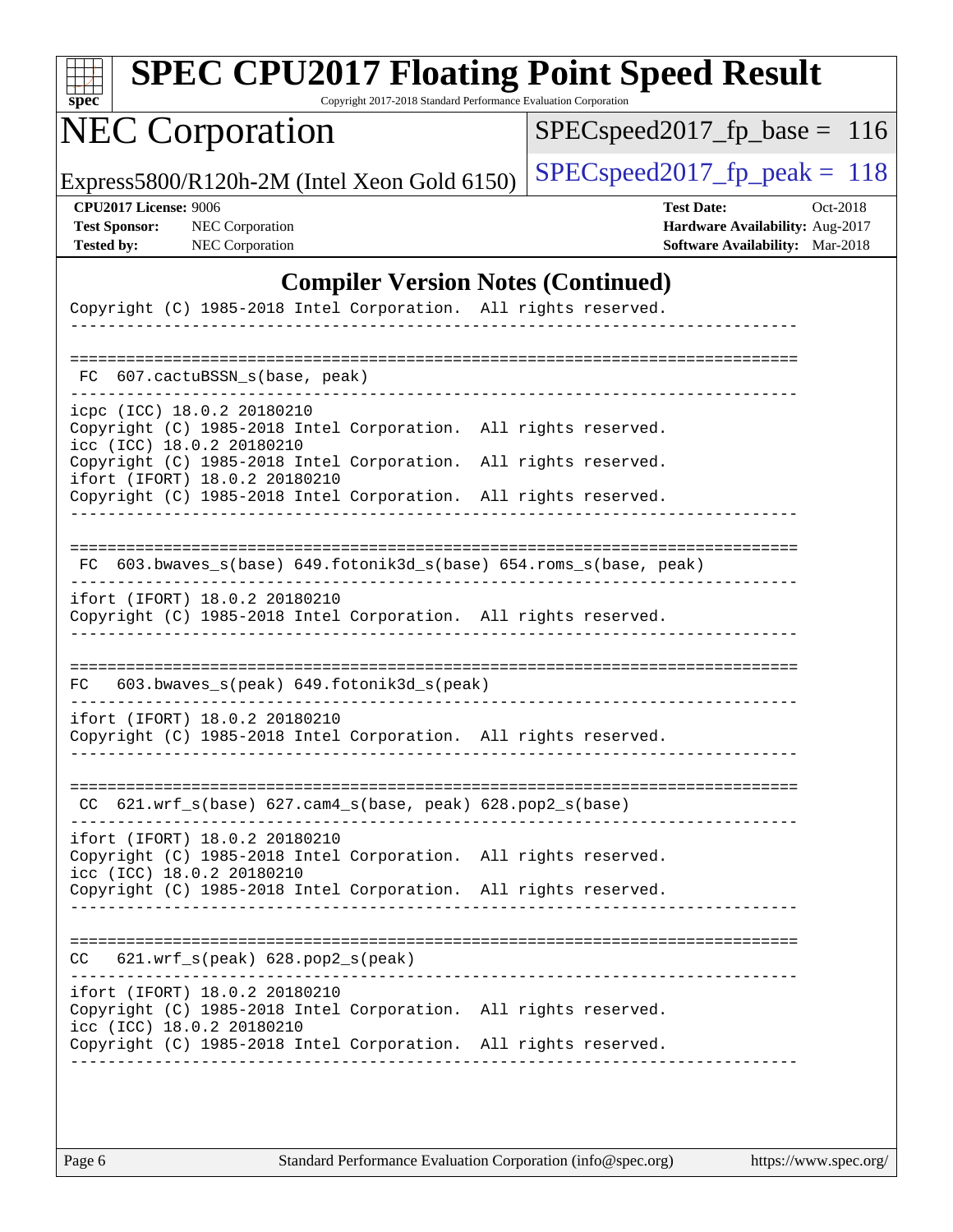

Copyright 2017-2018 Standard Performance Evaluation Corporation

## NEC Corporation

SPECspeed2017 fp base =  $116$ 

Express5800/R120h-2M (Intel Xeon Gold 6150) [SPECspeed2017\\_fp\\_peak =](http://www.spec.org/auto/cpu2017/Docs/result-fields.html#SPECspeed2017fppeak)  $118$ 

**[Test Sponsor:](http://www.spec.org/auto/cpu2017/Docs/result-fields.html#TestSponsor)** NEC Corporation **[Hardware Availability:](http://www.spec.org/auto/cpu2017/Docs/result-fields.html#HardwareAvailability)** Aug-2017

**[CPU2017 License:](http://www.spec.org/auto/cpu2017/Docs/result-fields.html#CPU2017License)** 9006 **[Test Date:](http://www.spec.org/auto/cpu2017/Docs/result-fields.html#TestDate)** Oct-2018 **[Tested by:](http://www.spec.org/auto/cpu2017/Docs/result-fields.html#Testedby)** NEC Corporation **[Software Availability:](http://www.spec.org/auto/cpu2017/Docs/result-fields.html#SoftwareAvailability)** Mar-2018

### **[Base Compiler Invocation](http://www.spec.org/auto/cpu2017/Docs/result-fields.html#BaseCompilerInvocation)**

[C benchmarks](http://www.spec.org/auto/cpu2017/Docs/result-fields.html#Cbenchmarks): [icc -m64 -std=c11](http://www.spec.org/cpu2017/results/res2018q4/cpu2017-20181029-09344.flags.html#user_CCbase_intel_icc_64bit_c11_33ee0cdaae7deeeab2a9725423ba97205ce30f63b9926c2519791662299b76a0318f32ddfffdc46587804de3178b4f9328c46fa7c2b0cd779d7a61945c91cd35)

[Fortran benchmarks](http://www.spec.org/auto/cpu2017/Docs/result-fields.html#Fortranbenchmarks): [ifort -m64](http://www.spec.org/cpu2017/results/res2018q4/cpu2017-20181029-09344.flags.html#user_FCbase_intel_ifort_64bit_24f2bb282fbaeffd6157abe4f878425411749daecae9a33200eee2bee2fe76f3b89351d69a8130dd5949958ce389cf37ff59a95e7a40d588e8d3a57e0c3fd751)

[Benchmarks using both Fortran and C](http://www.spec.org/auto/cpu2017/Docs/result-fields.html#BenchmarksusingbothFortranandC): [ifort -m64](http://www.spec.org/cpu2017/results/res2018q4/cpu2017-20181029-09344.flags.html#user_CC_FCbase_intel_ifort_64bit_24f2bb282fbaeffd6157abe4f878425411749daecae9a33200eee2bee2fe76f3b89351d69a8130dd5949958ce389cf37ff59a95e7a40d588e8d3a57e0c3fd751) [icc -m64 -std=c11](http://www.spec.org/cpu2017/results/res2018q4/cpu2017-20181029-09344.flags.html#user_CC_FCbase_intel_icc_64bit_c11_33ee0cdaae7deeeab2a9725423ba97205ce30f63b9926c2519791662299b76a0318f32ddfffdc46587804de3178b4f9328c46fa7c2b0cd779d7a61945c91cd35)

[Benchmarks using Fortran, C, and C++](http://www.spec.org/auto/cpu2017/Docs/result-fields.html#BenchmarksusingFortranCandCXX): [icpc -m64](http://www.spec.org/cpu2017/results/res2018q4/cpu2017-20181029-09344.flags.html#user_CC_CXX_FCbase_intel_icpc_64bit_4ecb2543ae3f1412ef961e0650ca070fec7b7afdcd6ed48761b84423119d1bf6bdf5cad15b44d48e7256388bc77273b966e5eb805aefd121eb22e9299b2ec9d9) [icc -m64 -std=c11](http://www.spec.org/cpu2017/results/res2018q4/cpu2017-20181029-09344.flags.html#user_CC_CXX_FCbase_intel_icc_64bit_c11_33ee0cdaae7deeeab2a9725423ba97205ce30f63b9926c2519791662299b76a0318f32ddfffdc46587804de3178b4f9328c46fa7c2b0cd779d7a61945c91cd35) [ifort -m64](http://www.spec.org/cpu2017/results/res2018q4/cpu2017-20181029-09344.flags.html#user_CC_CXX_FCbase_intel_ifort_64bit_24f2bb282fbaeffd6157abe4f878425411749daecae9a33200eee2bee2fe76f3b89351d69a8130dd5949958ce389cf37ff59a95e7a40d588e8d3a57e0c3fd751)

### **[Base Portability Flags](http://www.spec.org/auto/cpu2017/Docs/result-fields.html#BasePortabilityFlags)**

 603.bwaves\_s: [-DSPEC\\_LP64](http://www.spec.org/cpu2017/results/res2018q4/cpu2017-20181029-09344.flags.html#suite_basePORTABILITY603_bwaves_s_DSPEC_LP64) 607.cactuBSSN\_s: [-DSPEC\\_LP64](http://www.spec.org/cpu2017/results/res2018q4/cpu2017-20181029-09344.flags.html#suite_basePORTABILITY607_cactuBSSN_s_DSPEC_LP64) 619.lbm\_s: [-DSPEC\\_LP64](http://www.spec.org/cpu2017/results/res2018q4/cpu2017-20181029-09344.flags.html#suite_basePORTABILITY619_lbm_s_DSPEC_LP64) 621.wrf\_s: [-DSPEC\\_LP64](http://www.spec.org/cpu2017/results/res2018q4/cpu2017-20181029-09344.flags.html#suite_basePORTABILITY621_wrf_s_DSPEC_LP64) [-DSPEC\\_CASE\\_FLAG](http://www.spec.org/cpu2017/results/res2018q4/cpu2017-20181029-09344.flags.html#b621.wrf_s_baseCPORTABILITY_DSPEC_CASE_FLAG) [-convert big\\_endian](http://www.spec.org/cpu2017/results/res2018q4/cpu2017-20181029-09344.flags.html#user_baseFPORTABILITY621_wrf_s_convert_big_endian_c3194028bc08c63ac5d04de18c48ce6d347e4e562e8892b8bdbdc0214820426deb8554edfa529a3fb25a586e65a3d812c835984020483e7e73212c4d31a38223) 627.cam4\_s: [-DSPEC\\_LP64](http://www.spec.org/cpu2017/results/res2018q4/cpu2017-20181029-09344.flags.html#suite_basePORTABILITY627_cam4_s_DSPEC_LP64) [-DSPEC\\_CASE\\_FLAG](http://www.spec.org/cpu2017/results/res2018q4/cpu2017-20181029-09344.flags.html#b627.cam4_s_baseCPORTABILITY_DSPEC_CASE_FLAG) 628.pop2\_s: [-DSPEC\\_LP64](http://www.spec.org/cpu2017/results/res2018q4/cpu2017-20181029-09344.flags.html#suite_basePORTABILITY628_pop2_s_DSPEC_LP64) [-DSPEC\\_CASE\\_FLAG](http://www.spec.org/cpu2017/results/res2018q4/cpu2017-20181029-09344.flags.html#b628.pop2_s_baseCPORTABILITY_DSPEC_CASE_FLAG) [-convert big\\_endian](http://www.spec.org/cpu2017/results/res2018q4/cpu2017-20181029-09344.flags.html#user_baseFPORTABILITY628_pop2_s_convert_big_endian_c3194028bc08c63ac5d04de18c48ce6d347e4e562e8892b8bdbdc0214820426deb8554edfa529a3fb25a586e65a3d812c835984020483e7e73212c4d31a38223) [-assume byterecl](http://www.spec.org/cpu2017/results/res2018q4/cpu2017-20181029-09344.flags.html#user_baseFPORTABILITY628_pop2_s_assume_byterecl_7e47d18b9513cf18525430bbf0f2177aa9bf368bc7a059c09b2c06a34b53bd3447c950d3f8d6c70e3faf3a05c8557d66a5798b567902e8849adc142926523472) 638.imagick\_s: [-DSPEC\\_LP64](http://www.spec.org/cpu2017/results/res2018q4/cpu2017-20181029-09344.flags.html#suite_basePORTABILITY638_imagick_s_DSPEC_LP64) 644.nab\_s: [-DSPEC\\_LP64](http://www.spec.org/cpu2017/results/res2018q4/cpu2017-20181029-09344.flags.html#suite_basePORTABILITY644_nab_s_DSPEC_LP64) 649.fotonik3d\_s: [-DSPEC\\_LP64](http://www.spec.org/cpu2017/results/res2018q4/cpu2017-20181029-09344.flags.html#suite_basePORTABILITY649_fotonik3d_s_DSPEC_LP64) 654.roms\_s: [-DSPEC\\_LP64](http://www.spec.org/cpu2017/results/res2018q4/cpu2017-20181029-09344.flags.html#suite_basePORTABILITY654_roms_s_DSPEC_LP64)

### **[Base Optimization Flags](http://www.spec.org/auto/cpu2017/Docs/result-fields.html#BaseOptimizationFlags)**

#### [C benchmarks](http://www.spec.org/auto/cpu2017/Docs/result-fields.html#Cbenchmarks):

[-Wl,-z,muldefs](http://www.spec.org/cpu2017/results/res2018q4/cpu2017-20181029-09344.flags.html#user_CCbase_link_force_multiple1_b4cbdb97b34bdee9ceefcfe54f4c8ea74255f0b02a4b23e853cdb0e18eb4525ac79b5a88067c842dd0ee6996c24547a27a4b99331201badda8798ef8a743f577) [-xCORE-AVX2](http://www.spec.org/cpu2017/results/res2018q4/cpu2017-20181029-09344.flags.html#user_CCbase_f-xCORE-AVX2) [-ipo](http://www.spec.org/cpu2017/results/res2018q4/cpu2017-20181029-09344.flags.html#user_CCbase_f-ipo) [-O3](http://www.spec.org/cpu2017/results/res2018q4/cpu2017-20181029-09344.flags.html#user_CCbase_f-O3) [-no-prec-div](http://www.spec.org/cpu2017/results/res2018q4/cpu2017-20181029-09344.flags.html#user_CCbase_f-no-prec-div) [-qopt-prefetch](http://www.spec.org/cpu2017/results/res2018q4/cpu2017-20181029-09344.flags.html#user_CCbase_f-qopt-prefetch) [-ffinite-math-only](http://www.spec.org/cpu2017/results/res2018q4/cpu2017-20181029-09344.flags.html#user_CCbase_f_finite_math_only_cb91587bd2077682c4b38af759c288ed7c732db004271a9512da14a4f8007909a5f1427ecbf1a0fb78ff2a814402c6114ac565ca162485bbcae155b5e4258871) [-qopt-mem-layout-trans=3](http://www.spec.org/cpu2017/results/res2018q4/cpu2017-20181029-09344.flags.html#user_CCbase_f-qopt-mem-layout-trans_de80db37974c74b1f0e20d883f0b675c88c3b01e9d123adea9b28688d64333345fb62bc4a798493513fdb68f60282f9a726aa07f478b2f7113531aecce732043) [-qopenmp](http://www.spec.org/cpu2017/results/res2018q4/cpu2017-20181029-09344.flags.html#user_CCbase_qopenmp_16be0c44f24f464004c6784a7acb94aca937f053568ce72f94b139a11c7c168634a55f6653758ddd83bcf7b8463e8028bb0b48b77bcddc6b78d5d95bb1df2967) [-DSPEC\\_OPENMP](http://www.spec.org/cpu2017/results/res2018q4/cpu2017-20181029-09344.flags.html#suite_CCbase_DSPEC_OPENMP) [-L/usr/local/je5.0.1-64/lib](http://www.spec.org/cpu2017/results/res2018q4/cpu2017-20181029-09344.flags.html#user_CCbase_jemalloc_link_path64_4b10a636b7bce113509b17f3bd0d6226c5fb2346b9178c2d0232c14f04ab830f976640479e5c33dc2bcbbdad86ecfb6634cbbd4418746f06f368b512fced5394) [-ljemalloc](http://www.spec.org/cpu2017/results/res2018q4/cpu2017-20181029-09344.flags.html#user_CCbase_jemalloc_link_lib_d1249b907c500fa1c0672f44f562e3d0f79738ae9e3c4a9c376d49f265a04b9c99b167ecedbf6711b3085be911c67ff61f150a17b3472be731631ba4d0471706)

#### [Fortran benchmarks](http://www.spec.org/auto/cpu2017/Docs/result-fields.html#Fortranbenchmarks):

[-Wl,-z,muldefs](http://www.spec.org/cpu2017/results/res2018q4/cpu2017-20181029-09344.flags.html#user_FCbase_link_force_multiple1_b4cbdb97b34bdee9ceefcfe54f4c8ea74255f0b02a4b23e853cdb0e18eb4525ac79b5a88067c842dd0ee6996c24547a27a4b99331201badda8798ef8a743f577) [-DSPEC\\_OPENMP](http://www.spec.org/cpu2017/results/res2018q4/cpu2017-20181029-09344.flags.html#suite_FCbase_DSPEC_OPENMP) [-xCORE-AVX2](http://www.spec.org/cpu2017/results/res2018q4/cpu2017-20181029-09344.flags.html#user_FCbase_f-xCORE-AVX2) [-ipo](http://www.spec.org/cpu2017/results/res2018q4/cpu2017-20181029-09344.flags.html#user_FCbase_f-ipo) [-O3](http://www.spec.org/cpu2017/results/res2018q4/cpu2017-20181029-09344.flags.html#user_FCbase_f-O3) [-no-prec-div](http://www.spec.org/cpu2017/results/res2018q4/cpu2017-20181029-09344.flags.html#user_FCbase_f-no-prec-div) [-qopt-prefetch](http://www.spec.org/cpu2017/results/res2018q4/cpu2017-20181029-09344.flags.html#user_FCbase_f-qopt-prefetch) [-ffinite-math-only](http://www.spec.org/cpu2017/results/res2018q4/cpu2017-20181029-09344.flags.html#user_FCbase_f_finite_math_only_cb91587bd2077682c4b38af759c288ed7c732db004271a9512da14a4f8007909a5f1427ecbf1a0fb78ff2a814402c6114ac565ca162485bbcae155b5e4258871) [-qopt-mem-layout-trans=3](http://www.spec.org/cpu2017/results/res2018q4/cpu2017-20181029-09344.flags.html#user_FCbase_f-qopt-mem-layout-trans_de80db37974c74b1f0e20d883f0b675c88c3b01e9d123adea9b28688d64333345fb62bc4a798493513fdb68f60282f9a726aa07f478b2f7113531aecce732043) [-qopenmp](http://www.spec.org/cpu2017/results/res2018q4/cpu2017-20181029-09344.flags.html#user_FCbase_qopenmp_16be0c44f24f464004c6784a7acb94aca937f053568ce72f94b139a11c7c168634a55f6653758ddd83bcf7b8463e8028bb0b48b77bcddc6b78d5d95bb1df2967) [-nostandard-realloc-lhs](http://www.spec.org/cpu2017/results/res2018q4/cpu2017-20181029-09344.flags.html#user_FCbase_f_2003_std_realloc_82b4557e90729c0f113870c07e44d33d6f5a304b4f63d4c15d2d0f1fab99f5daaed73bdb9275d9ae411527f28b936061aa8b9c8f2d63842963b95c9dd6426b8a) [-L/usr/local/je5.0.1-64/lib](http://www.spec.org/cpu2017/results/res2018q4/cpu2017-20181029-09344.flags.html#user_FCbase_jemalloc_link_path64_4b10a636b7bce113509b17f3bd0d6226c5fb2346b9178c2d0232c14f04ab830f976640479e5c33dc2bcbbdad86ecfb6634cbbd4418746f06f368b512fced5394) [-ljemalloc](http://www.spec.org/cpu2017/results/res2018q4/cpu2017-20181029-09344.flags.html#user_FCbase_jemalloc_link_lib_d1249b907c500fa1c0672f44f562e3d0f79738ae9e3c4a9c376d49f265a04b9c99b167ecedbf6711b3085be911c67ff61f150a17b3472be731631ba4d0471706)

[Benchmarks using both Fortran and C](http://www.spec.org/auto/cpu2017/Docs/result-fields.html#BenchmarksusingbothFortranandC):

[-Wl,-z,muldefs](http://www.spec.org/cpu2017/results/res2018q4/cpu2017-20181029-09344.flags.html#user_CC_FCbase_link_force_multiple1_b4cbdb97b34bdee9ceefcfe54f4c8ea74255f0b02a4b23e853cdb0e18eb4525ac79b5a88067c842dd0ee6996c24547a27a4b99331201badda8798ef8a743f577) [-xCORE-AVX2](http://www.spec.org/cpu2017/results/res2018q4/cpu2017-20181029-09344.flags.html#user_CC_FCbase_f-xCORE-AVX2) [-ipo](http://www.spec.org/cpu2017/results/res2018q4/cpu2017-20181029-09344.flags.html#user_CC_FCbase_f-ipo) [-O3](http://www.spec.org/cpu2017/results/res2018q4/cpu2017-20181029-09344.flags.html#user_CC_FCbase_f-O3) [-no-prec-div](http://www.spec.org/cpu2017/results/res2018q4/cpu2017-20181029-09344.flags.html#user_CC_FCbase_f-no-prec-div) [-qopt-prefetch](http://www.spec.org/cpu2017/results/res2018q4/cpu2017-20181029-09344.flags.html#user_CC_FCbase_f-qopt-prefetch) [-ffinite-math-only](http://www.spec.org/cpu2017/results/res2018q4/cpu2017-20181029-09344.flags.html#user_CC_FCbase_f_finite_math_only_cb91587bd2077682c4b38af759c288ed7c732db004271a9512da14a4f8007909a5f1427ecbf1a0fb78ff2a814402c6114ac565ca162485bbcae155b5e4258871) [-qopt-mem-layout-trans=3](http://www.spec.org/cpu2017/results/res2018q4/cpu2017-20181029-09344.flags.html#user_CC_FCbase_f-qopt-mem-layout-trans_de80db37974c74b1f0e20d883f0b675c88c3b01e9d123adea9b28688d64333345fb62bc4a798493513fdb68f60282f9a726aa07f478b2f7113531aecce732043) [-qopenmp](http://www.spec.org/cpu2017/results/res2018q4/cpu2017-20181029-09344.flags.html#user_CC_FCbase_qopenmp_16be0c44f24f464004c6784a7acb94aca937f053568ce72f94b139a11c7c168634a55f6653758ddd83bcf7b8463e8028bb0b48b77bcddc6b78d5d95bb1df2967) [-DSPEC\\_OPENMP](http://www.spec.org/cpu2017/results/res2018q4/cpu2017-20181029-09344.flags.html#suite_CC_FCbase_DSPEC_OPENMP) [-nostandard-realloc-lhs](http://www.spec.org/cpu2017/results/res2018q4/cpu2017-20181029-09344.flags.html#user_CC_FCbase_f_2003_std_realloc_82b4557e90729c0f113870c07e44d33d6f5a304b4f63d4c15d2d0f1fab99f5daaed73bdb9275d9ae411527f28b936061aa8b9c8f2d63842963b95c9dd6426b8a) [-L/usr/local/je5.0.1-64/lib](http://www.spec.org/cpu2017/results/res2018q4/cpu2017-20181029-09344.flags.html#user_CC_FCbase_jemalloc_link_path64_4b10a636b7bce113509b17f3bd0d6226c5fb2346b9178c2d0232c14f04ab830f976640479e5c33dc2bcbbdad86ecfb6634cbbd4418746f06f368b512fced5394) [-ljemalloc](http://www.spec.org/cpu2017/results/res2018q4/cpu2017-20181029-09344.flags.html#user_CC_FCbase_jemalloc_link_lib_d1249b907c500fa1c0672f44f562e3d0f79738ae9e3c4a9c376d49f265a04b9c99b167ecedbf6711b3085be911c67ff61f150a17b3472be731631ba4d0471706)

**(Continued on next page)**

| Page 7 | Standard Performance Evaluation Corporation (info@spec.org) | https://www.spec.org/ |
|--------|-------------------------------------------------------------|-----------------------|
|--------|-------------------------------------------------------------|-----------------------|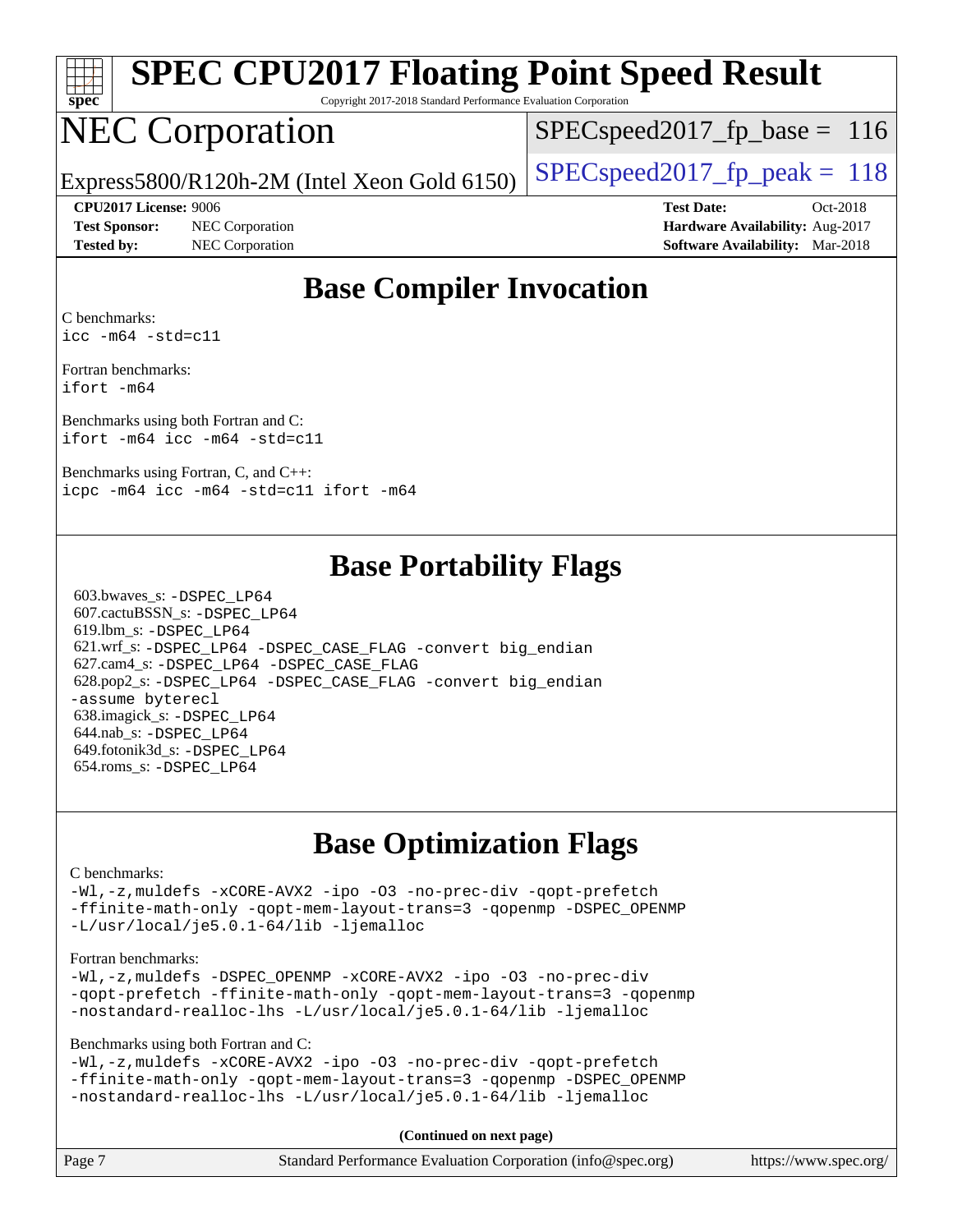

Copyright 2017-2018 Standard Performance Evaluation Corporation

## NEC Corporation

SPECspeed2017 fp base =  $116$ 

Express5800/R120h-2M (Intel Xeon Gold 6150) [SPECspeed2017\\_fp\\_peak =](http://www.spec.org/auto/cpu2017/Docs/result-fields.html#SPECspeed2017fppeak)  $118$ 

**[Tested by:](http://www.spec.org/auto/cpu2017/Docs/result-fields.html#Testedby)** NEC Corporation **[Software Availability:](http://www.spec.org/auto/cpu2017/Docs/result-fields.html#SoftwareAvailability)** Mar-2018

**[CPU2017 License:](http://www.spec.org/auto/cpu2017/Docs/result-fields.html#CPU2017License)** 9006 **[Test Date:](http://www.spec.org/auto/cpu2017/Docs/result-fields.html#TestDate)** Oct-2018 **[Test Sponsor:](http://www.spec.org/auto/cpu2017/Docs/result-fields.html#TestSponsor)** NEC Corporation **[Hardware Availability:](http://www.spec.org/auto/cpu2017/Docs/result-fields.html#HardwareAvailability)** Aug-2017

## **[Base Optimization Flags \(Continued\)](http://www.spec.org/auto/cpu2017/Docs/result-fields.html#BaseOptimizationFlags)**

[Benchmarks using Fortran, C, and C++:](http://www.spec.org/auto/cpu2017/Docs/result-fields.html#BenchmarksusingFortranCandCXX)

[-Wl,-z,muldefs](http://www.spec.org/cpu2017/results/res2018q4/cpu2017-20181029-09344.flags.html#user_CC_CXX_FCbase_link_force_multiple1_b4cbdb97b34bdee9ceefcfe54f4c8ea74255f0b02a4b23e853cdb0e18eb4525ac79b5a88067c842dd0ee6996c24547a27a4b99331201badda8798ef8a743f577) [-xCORE-AVX2](http://www.spec.org/cpu2017/results/res2018q4/cpu2017-20181029-09344.flags.html#user_CC_CXX_FCbase_f-xCORE-AVX2) [-ipo](http://www.spec.org/cpu2017/results/res2018q4/cpu2017-20181029-09344.flags.html#user_CC_CXX_FCbase_f-ipo) [-O3](http://www.spec.org/cpu2017/results/res2018q4/cpu2017-20181029-09344.flags.html#user_CC_CXX_FCbase_f-O3) [-no-prec-div](http://www.spec.org/cpu2017/results/res2018q4/cpu2017-20181029-09344.flags.html#user_CC_CXX_FCbase_f-no-prec-div) [-qopt-prefetch](http://www.spec.org/cpu2017/results/res2018q4/cpu2017-20181029-09344.flags.html#user_CC_CXX_FCbase_f-qopt-prefetch) [-ffinite-math-only](http://www.spec.org/cpu2017/results/res2018q4/cpu2017-20181029-09344.flags.html#user_CC_CXX_FCbase_f_finite_math_only_cb91587bd2077682c4b38af759c288ed7c732db004271a9512da14a4f8007909a5f1427ecbf1a0fb78ff2a814402c6114ac565ca162485bbcae155b5e4258871) [-qopt-mem-layout-trans=3](http://www.spec.org/cpu2017/results/res2018q4/cpu2017-20181029-09344.flags.html#user_CC_CXX_FCbase_f-qopt-mem-layout-trans_de80db37974c74b1f0e20d883f0b675c88c3b01e9d123adea9b28688d64333345fb62bc4a798493513fdb68f60282f9a726aa07f478b2f7113531aecce732043) [-qopenmp](http://www.spec.org/cpu2017/results/res2018q4/cpu2017-20181029-09344.flags.html#user_CC_CXX_FCbase_qopenmp_16be0c44f24f464004c6784a7acb94aca937f053568ce72f94b139a11c7c168634a55f6653758ddd83bcf7b8463e8028bb0b48b77bcddc6b78d5d95bb1df2967) [-DSPEC\\_OPENMP](http://www.spec.org/cpu2017/results/res2018q4/cpu2017-20181029-09344.flags.html#suite_CC_CXX_FCbase_DSPEC_OPENMP) [-nostandard-realloc-lhs](http://www.spec.org/cpu2017/results/res2018q4/cpu2017-20181029-09344.flags.html#user_CC_CXX_FCbase_f_2003_std_realloc_82b4557e90729c0f113870c07e44d33d6f5a304b4f63d4c15d2d0f1fab99f5daaed73bdb9275d9ae411527f28b936061aa8b9c8f2d63842963b95c9dd6426b8a) [-L/usr/local/je5.0.1-64/lib](http://www.spec.org/cpu2017/results/res2018q4/cpu2017-20181029-09344.flags.html#user_CC_CXX_FCbase_jemalloc_link_path64_4b10a636b7bce113509b17f3bd0d6226c5fb2346b9178c2d0232c14f04ab830f976640479e5c33dc2bcbbdad86ecfb6634cbbd4418746f06f368b512fced5394) [-ljemalloc](http://www.spec.org/cpu2017/results/res2018q4/cpu2017-20181029-09344.flags.html#user_CC_CXX_FCbase_jemalloc_link_lib_d1249b907c500fa1c0672f44f562e3d0f79738ae9e3c4a9c376d49f265a04b9c99b167ecedbf6711b3085be911c67ff61f150a17b3472be731631ba4d0471706)

### **[Peak Compiler Invocation](http://www.spec.org/auto/cpu2017/Docs/result-fields.html#PeakCompilerInvocation)**

[C benchmarks](http://www.spec.org/auto/cpu2017/Docs/result-fields.html#Cbenchmarks): [icc -m64 -std=c11](http://www.spec.org/cpu2017/results/res2018q4/cpu2017-20181029-09344.flags.html#user_CCpeak_intel_icc_64bit_c11_33ee0cdaae7deeeab2a9725423ba97205ce30f63b9926c2519791662299b76a0318f32ddfffdc46587804de3178b4f9328c46fa7c2b0cd779d7a61945c91cd35)

[Fortran benchmarks](http://www.spec.org/auto/cpu2017/Docs/result-fields.html#Fortranbenchmarks): [ifort -m64](http://www.spec.org/cpu2017/results/res2018q4/cpu2017-20181029-09344.flags.html#user_FCpeak_intel_ifort_64bit_24f2bb282fbaeffd6157abe4f878425411749daecae9a33200eee2bee2fe76f3b89351d69a8130dd5949958ce389cf37ff59a95e7a40d588e8d3a57e0c3fd751)

[Benchmarks using both Fortran and C](http://www.spec.org/auto/cpu2017/Docs/result-fields.html#BenchmarksusingbothFortranandC): [ifort -m64](http://www.spec.org/cpu2017/results/res2018q4/cpu2017-20181029-09344.flags.html#user_CC_FCpeak_intel_ifort_64bit_24f2bb282fbaeffd6157abe4f878425411749daecae9a33200eee2bee2fe76f3b89351d69a8130dd5949958ce389cf37ff59a95e7a40d588e8d3a57e0c3fd751) [icc -m64 -std=c11](http://www.spec.org/cpu2017/results/res2018q4/cpu2017-20181029-09344.flags.html#user_CC_FCpeak_intel_icc_64bit_c11_33ee0cdaae7deeeab2a9725423ba97205ce30f63b9926c2519791662299b76a0318f32ddfffdc46587804de3178b4f9328c46fa7c2b0cd779d7a61945c91cd35)

[Benchmarks using Fortran, C, and C++:](http://www.spec.org/auto/cpu2017/Docs/result-fields.html#BenchmarksusingFortranCandCXX) [icpc -m64](http://www.spec.org/cpu2017/results/res2018q4/cpu2017-20181029-09344.flags.html#user_CC_CXX_FCpeak_intel_icpc_64bit_4ecb2543ae3f1412ef961e0650ca070fec7b7afdcd6ed48761b84423119d1bf6bdf5cad15b44d48e7256388bc77273b966e5eb805aefd121eb22e9299b2ec9d9) [icc -m64 -std=c11](http://www.spec.org/cpu2017/results/res2018q4/cpu2017-20181029-09344.flags.html#user_CC_CXX_FCpeak_intel_icc_64bit_c11_33ee0cdaae7deeeab2a9725423ba97205ce30f63b9926c2519791662299b76a0318f32ddfffdc46587804de3178b4f9328c46fa7c2b0cd779d7a61945c91cd35) [ifort -m64](http://www.spec.org/cpu2017/results/res2018q4/cpu2017-20181029-09344.flags.html#user_CC_CXX_FCpeak_intel_ifort_64bit_24f2bb282fbaeffd6157abe4f878425411749daecae9a33200eee2bee2fe76f3b89351d69a8130dd5949958ce389cf37ff59a95e7a40d588e8d3a57e0c3fd751)

### **[Peak Portability Flags](http://www.spec.org/auto/cpu2017/Docs/result-fields.html#PeakPortabilityFlags)**

Same as Base Portability Flags

## **[Peak Optimization Flags](http://www.spec.org/auto/cpu2017/Docs/result-fields.html#PeakOptimizationFlags)**

[C benchmarks](http://www.spec.org/auto/cpu2017/Docs/result-fields.html#Cbenchmarks):

619.lbm\_s: basepeak = yes

 638.imagick\_s: [-xCORE-AVX2](http://www.spec.org/cpu2017/results/res2018q4/cpu2017-20181029-09344.flags.html#user_peakCOPTIMIZE638_imagick_s_f-xCORE-AVX2) [-ipo](http://www.spec.org/cpu2017/results/res2018q4/cpu2017-20181029-09344.flags.html#user_peakCOPTIMIZE638_imagick_s_f-ipo) [-O3](http://www.spec.org/cpu2017/results/res2018q4/cpu2017-20181029-09344.flags.html#user_peakCOPTIMIZE638_imagick_s_f-O3) [-no-prec-div](http://www.spec.org/cpu2017/results/res2018q4/cpu2017-20181029-09344.flags.html#user_peakCOPTIMIZE638_imagick_s_f-no-prec-div) [-qopt-prefetch](http://www.spec.org/cpu2017/results/res2018q4/cpu2017-20181029-09344.flags.html#user_peakCOPTIMIZE638_imagick_s_f-qopt-prefetch) [-ffinite-math-only](http://www.spec.org/cpu2017/results/res2018q4/cpu2017-20181029-09344.flags.html#user_peakCOPTIMIZE638_imagick_s_f_finite_math_only_cb91587bd2077682c4b38af759c288ed7c732db004271a9512da14a4f8007909a5f1427ecbf1a0fb78ff2a814402c6114ac565ca162485bbcae155b5e4258871) [-qopt-mem-layout-trans=3](http://www.spec.org/cpu2017/results/res2018q4/cpu2017-20181029-09344.flags.html#user_peakCOPTIMIZE638_imagick_s_f-qopt-mem-layout-trans_de80db37974c74b1f0e20d883f0b675c88c3b01e9d123adea9b28688d64333345fb62bc4a798493513fdb68f60282f9a726aa07f478b2f7113531aecce732043) [-qopenmp](http://www.spec.org/cpu2017/results/res2018q4/cpu2017-20181029-09344.flags.html#user_peakCOPTIMIZE638_imagick_s_qopenmp_16be0c44f24f464004c6784a7acb94aca937f053568ce72f94b139a11c7c168634a55f6653758ddd83bcf7b8463e8028bb0b48b77bcddc6b78d5d95bb1df2967) [-DSPEC\\_OPENMP](http://www.spec.org/cpu2017/results/res2018q4/cpu2017-20181029-09344.flags.html#suite_peakCOPTIMIZE638_imagick_s_DSPEC_OPENMP)

 $644$ .nab\_s: basepeak = yes

[Fortran benchmarks](http://www.spec.org/auto/cpu2017/Docs/result-fields.html#Fortranbenchmarks):

**(Continued on next page)**

Page 8 Standard Performance Evaluation Corporation [\(info@spec.org\)](mailto:info@spec.org) <https://www.spec.org/>